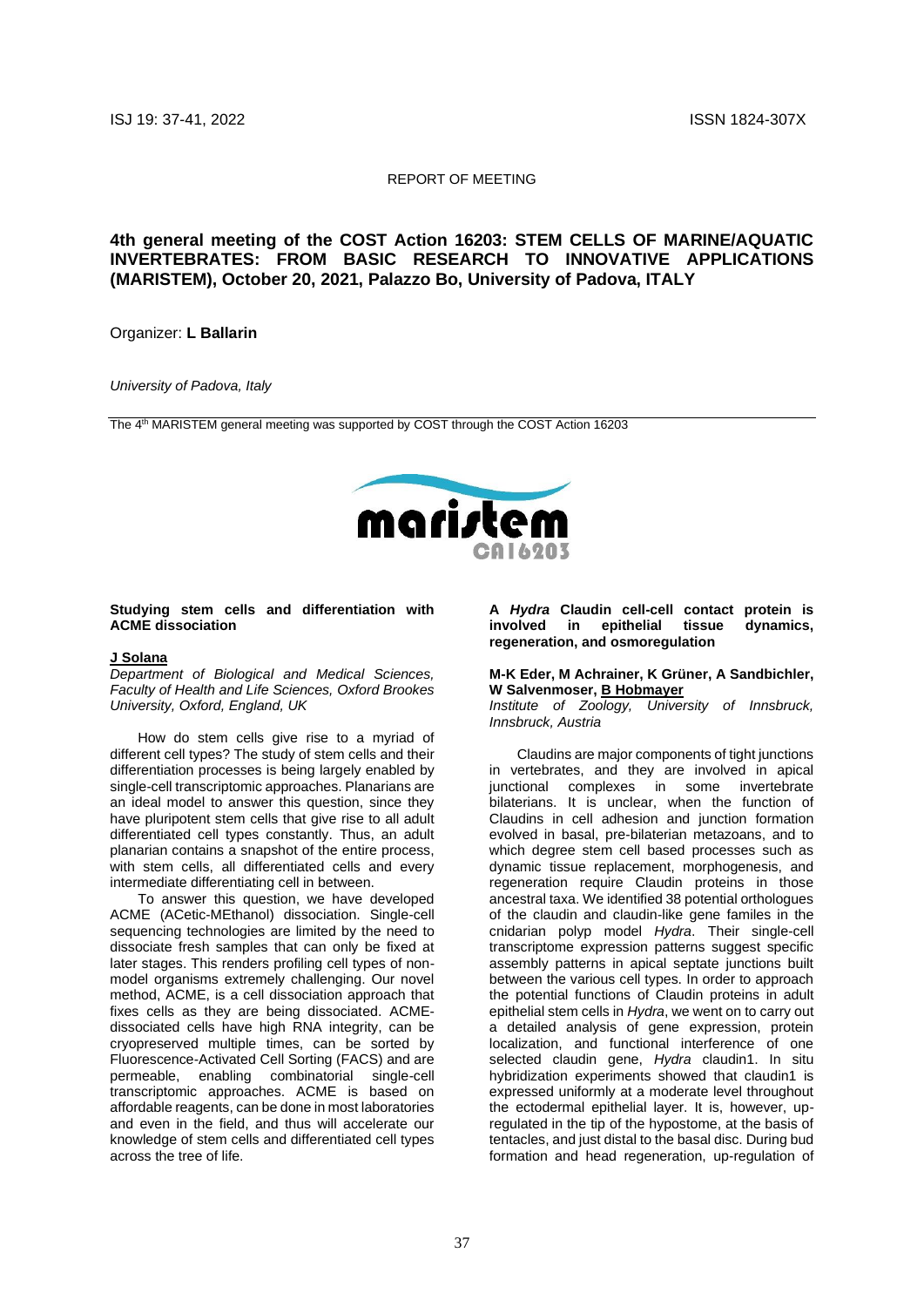claudin1 expression is associated with the formation of differentiated tentacle, hypostome and foot tissues. Transgenic *Hydra* expressing a Claudin1- GFP fusion protein clearly demonstrate specific protein localization in apical septate junctions throughout the entire polyp body. Using an optimized siRNA protocol, we were able to efficiently knockdown claudin1. These animals show disruptions of ectodermal epithelial organization and a disturbed ultra-structure in their septate junctions. They also exhibited strongly reduced capacities for head and foot regeneration. Furthermore, preliminary data suggest that claudin1 knock-down reduces the ability of the ectodermal epithelial layer to maintain normal osmoregulation. In conclusion, our study is the first detailed functional characterization of an ancestral Claudin cell-cell-contact protein acting in epithelial stem cells in maintaining tissue integrity and in dynamic morphogenetic processes.

## **Evolutionary dynamics of the** *myc* **gene family and functional conservation of an ancestral and structurally unique** *Hydra* **Myc protein**

#### **M Lechable, M Kibet Kitilit, B Egger, M Hartl, B Hobmayer**

*Institute of Zoology and Centre of Molecular Biosciences Innsbruck, University of Innsbruck*

Among stemness genes, the proto-oncogene myc has been intensively studied over the last decades, investigated primarily in vertebrate and cell culture systems. Myc transcription factors are known to control fundamental cellular processes such as cell proliferation, cell cycle and stem cell maintenance. In addition, Myc requires hetero-dimerization with the protein Max to be functional, and both co-regulate thousands of target genes. However, the ancestral origins of Myc and Max proteins and their evolutionary dynamics throughout all metazoans remain poorly understood. In the present study, Myc and Max conservation across the Metazoan tree will be shown. Vertebrates possess a diversification of Myc proteins commonly known as c-Myc, l-Myc and n-Myc. In comparison, the freshwater polyp *Hydra* encodes four distinct myc genes in its genome.<br>Structural and biochemical characterization Structural and biochemical characterization unraveled HyMyc1 and HyMyc2 to share high similarities with c-Myc of vertebrates, also in terms of acting in adult stem cell maintenance. An additional Myc protein in *Hydra*, HyMyc3, however seems to be highly divergent, totally lacking the common Nterminal domain containing four conserved Mycboxes. Single-cell transcriptome sequencing clearly showed that HyMyc3 is active in a distinct population of interstitial precursor cells committed for nerve and gland cell differentiation. We currently speculate that it may act in these cells as a dominant-negative factor counteracting the stemness action of HyMyc1 and HyMyc2, and thereby allowing the implementation of a differentiation program. Furthermore, in order to define whether principal functions of the oncogenic vertebrate Myc are associated with this ancestral HyMyc3 protein, we performed cell transformation assay in avian fibroblast cultures. Here, HyMyc3 showed an unexpected high potential for oncogenic transformation. These oncogenic properties and

aspects of transcriptional activation will be discussed in relation to 3D structure modeling of HyMyc3. Keywords: Stem cell; Myc; oncogene; *Hydra*, evolution

## **Marine collagens on the development of biomaterials for tridimensional culture of stem cells towards tissue regeneration**

## **TH Silva**

*3B's Research Group, University of Minho, Barco – Guimarães, Portugal*

Tissue engineering is established in the last decades as a strategy aiming the regeneration of tissues and organs, to change the paradigm to regenerative medicine. This strategy relies on the design of a temporary artificial extracellular matrix where cells are cultured in a tridimensional way. receiving appropriate cues to produce new tissues. Many materials have been explored to produce those matrices – named scaffolds – and in recent years marine origin compounds are arising as a valuable. safe and sustainable alternative. In particular, marine origin collagens have been used on the development of tissue engineering scaffolds by freeze-drying, 3D printing and chemical crosslinking, among other techniques. Fish collagens are widely studied, being produced from fish by-products as valorization approach, but marine invertebrates have been also explored, namely marine sponges and jellyfish. This talk discusses examples of scaffolds comprising fish collagens, shown to support the differentiation of human stem cells towards osteogenic and chondrogenic lineages. Moreover, other biomaterials produced with collagens from marine sponges and jellyfish, combines with polysaccharides are also addressed, capable to support the culture and proliferation of different cell lines. One can hypothesize that these polymeric and composite structures can also offer templates for the culture of other cells, namely marine invertebrate stem cells, to support advanced marine biotechnology studies.

## **Sub-lethal 5-Fluorouracil treatment promotes transcriptional profile changes in the piwiA- /soxp1-positive planarian stem cells**

## **A Salvetti, G Gambino, L Rossi**

*Department of Clinical and Experimental Medicine, University of Pisa, Pisa, Italy*

Planarians possess extraordinary biological performance, such as the possibility to regenerate any missing body part, thanks to the presence of an abundant population of stem cells, the so called neoblasts. Although neoblasts share similar morphology, several findings indicate a complex transcriptionally heterogeneous population of cells. Contrasting models picture them as a series of populations with a progressive fate restriction or as a single type of cells that encompass different transcriptional states through the cells cycle. Challenging conditions such as sub-lethal X-ray treatment, where the depletion of stem cells is rescued by a repopulation process, are ideal model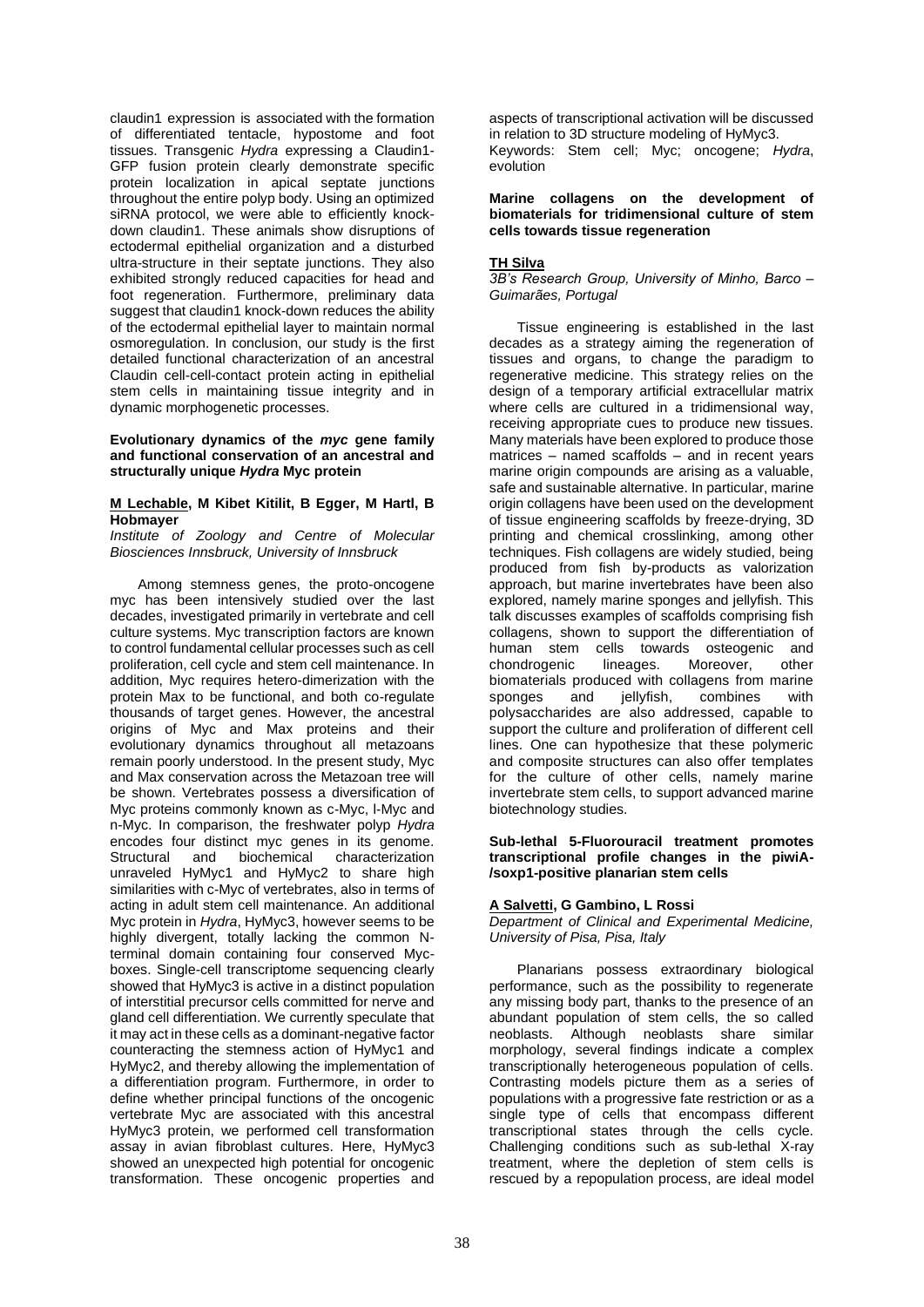systems to deepen the understanding of the mechanisms orchestrating neoblast specialization and potency. Here, we identified a further challenging condition by exposing planarians to different concentrations of 5-fluorouracil (5-FU), a genotoxic drug. We identified a sub-lethal concentration of 5- FU that induces depletion of stem cells and S-phase slowdown that triggers transcriptional changes in the piwiA/soxp-1-positive neoblasts. At later time, some piwiA-/sox-P1-positive neoblasts reappear at the ventral side of the animals, close to the nerve cords, and repopulate the body reconstituting the complex neoblast system. Our data support the possibility that some neoblasts, in the earlier steps of commitment (or even post mitotic early progeny), could modulate their expression profile, so reacquiring a broader differentiative potential.

## **Analysis of cell hierarchies in the regenerative flatworm** *Macrostomum lignano* **using single-cell transcriptomics and stem cell-specific transgenic lines**

**S Mouton, K Ustyantsev, J Wudarski, E Berezikov** *European Research Institute for the Biology of Ageing, University Medical Center, Groningen, The Netherlands*

Marine flatworm *Macrostomum lignano* is an excellent model organism to study the mechanisms of stem cell regulation and regeneration. This animal can regenerate most of its body parts, it is easy to culture in laboratory conditions, and it is possible to create transgenic *M. lignano* lines. We use this model to understand how stem cells (neoblasts) in this animal make all other cell types and regenerate tissues and organs. Towards this, we have generated several transgenic *M. lignano* lines labeling specifically neoblast by CRIPS/Cas9-mediated knock-in of various fluorescent protein-encoding genes in frame with a histone 2A variant gene that is expressed specifically in neoblasts. Single cell transcriptomic analysis of FACS-isolated neoblasts, as well as all cells of the animal allowed us to identify major cell types in *M. lignano* and establish relations between neoblasts and differentiated cells. These data prove instructive for generating experimental hypotheses for further in-depth investigation of stem cell regulation in *M. lignano*.

**Absence of larval regeneration in the highly regenerative crinoid** *Antedon mediterranea*

### **M Sugni, G Pria, F Bonasoro, A Barbaglio, MD Candia Carnevali**

*Department of Environmental Science and Policy, University of Milan, Milan, Italy*

Regeneration is a fundamental mechanism among metazoan, being present in most existing phyla. Echinoderms are marine deuterostomes, therefore phylogenetically close to Vertebrates, and they are characterized by extraordinary regenerative abilities, both in adults and larval stages. Larval regeneration (and larval cloning) is well documented for all echinoderm classes, except Crinoidea, the most basal taxon. Therefore, the aim of this work was

to assess if the larval stage (doliolaria) of the crinoid *Antedon mediterranea*, whose adults are perfectly able to regenerate almost any tissue, can regenerate as well. In normal conditions, free-swimming *A. mediterranea* doliolaria attaches to the substratum and develops in a temporary post-metamorphic stalked stage (pentacrinoid) provided with an apical calix; this latter will eventually detach originating the free-swimming adult individual. Adult specimens of *A. mediterranea* were collected at Le Grazie (La Spezia Gulf, SP, Liguria). After hatching, doliolaria larvae were collected and transversally bisected with surgical blades, thus obtaining anterior and posterior halves. The fragments were monitored for 2-3 weeks and the survival rate was registered and compared to non-bisected doliolariae. We defined different "developmental" stages (seven for the anterior fragments and five for the posterior ones) through which both fragments go during the days postamputation. Each stage was characterized by stereomicroscopy, Scanning Electron Microscopy (SEM), light microscopy and Transmission Electron Microscopy (TEM). Results indicate that less than 50% of the bisected larvae survived after 3 weeks and none of the surviving halves was able to completely regenerate. Rather, after a woundhealing phase each half continued its pre-determined development and the obtained post-metamorphic stage lacked structures deriving from the missing half: anterior fragments originated a stalk without a calix whereas the posterior halves produced a calix without a stalk. In terms of inner microscopic anatomy, each of the fragment properly developed the specific tissues normally present in the corresponding half of the larva (i.e. the stalk produced by the anterior part developed serial columnal ossicles and a well-defined longitudinal nerve). Light microscopy and Transmission Electron Microscopy were helpful tools to highlight the different cellular types involved in this development. These data suggest that: doliolaria cells are strictly<br>committed to their original fate; cellular committed to their original fate; cellular plasticity/dedifferentiation is temporary blocked and/or "stem cells" are missing or in a "stand-by" state. Whatever the mechanism, this is "suddenly" and remarkably reverted just upon metamorphosis, as freshly metamorphosed individuals are already able to regenerate their tissues/structures. Considering the basal phylogenetic position of Crinoidea these results are particularly significant to better understand the evolutionary trajectories which led to gain or loss of (larval) regenerative abilities. More studies could also shed light on the correlation between regeneration in adults and regeneration in early stages.

## **Sweet tunicate blood cells: a glycan profiling of hemocytes in three ascidian species**

**F Zeng<sup>1</sup> , A Peronato<sup>2</sup> , L Ballarin<sup>2</sup> , U Rothbächer<sup>1</sup>** *1 Institute of Zoology, University of Innsbruck, Innsbruck, Austria*

*<sup>2</sup>Department of Biology, University of Padova, Padova, Italy*

Ascidians are invertebrate chordates and may reveal evolutionary origins of vertebrate traits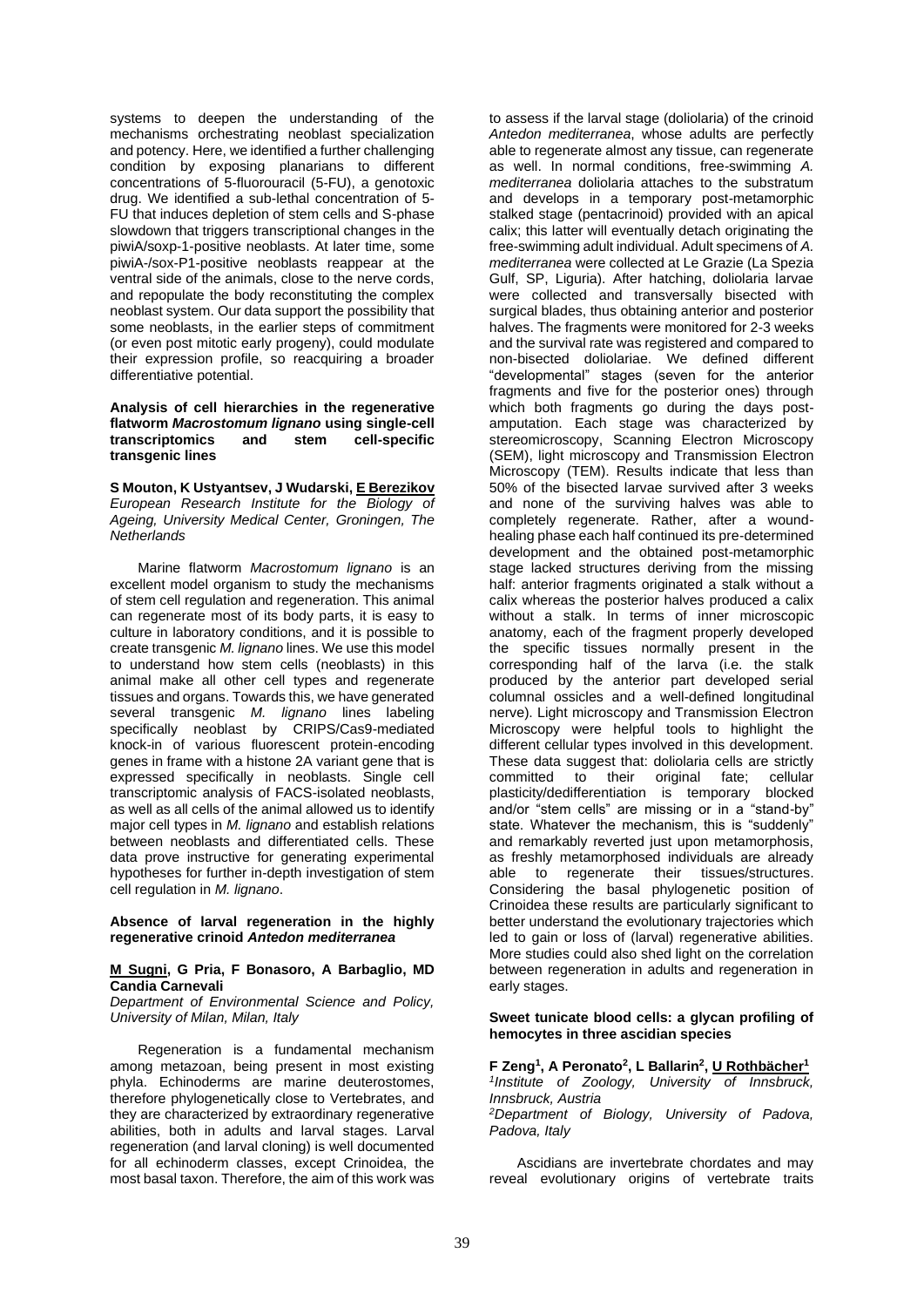including cellular immunity, tissue rejection and selfrenewal, all functions executed by ascidian blood cells. Understanding their individual properties, lineage homologies and functional plasticity is, however, limited by a lack of cytochemical and molecular markers. We performed a lectin-based glycan profiling of hemocytes in three ascidian species to distinguish different blood cell populations and mirror their relatedness. We found differing repertoires of species specific glycans for blood cells thought homologous in their function. Within species, characteristic glycans or glycan combinations mark hemocyte types and support their hematopoietic relatedness or distinguish maturation stages. Strikingly, *Ciona* and *Phallusia* hemoblasts have few carbohydrate decorations and drastically differ from differentiated cells, likewise phagocytes from cytotoxic cells as compared to *Botryllus*, where a complex role of hemocytes in asexual self-renewal and allorecognition may involve carbohydrates. Cytotoxic cells generally carry most decorations. Within cell types, specific carbohydrates reside on the cell surface including amoeboid extentions while others are within granules possibly marking molecules important in cytotoxicity and crosslinking. Taken together, these carbohydrate biosensors should further the molecular and functional characterization of the outstanding properties of the different hemocytes in genetically accessible ascidian species.

Keywords: Tunicates; ascidians; hemocytes; blood cells; lectin staining; glycans; carbohydrates; *Ciona*; *Phallusia*; *Botryllus*

**Stem cells in the colonial ascidian** *Botryllus schlosseri***: contribution to asexual development and morphological characterization of their niches**

### **V Vanni, F Caicci, A Peronato, F Gasparini, S Deppieri, L Manni**

*Department of Biology, University of Padova, Padova, Italy*

Colonial ascidians are the only chordates able to regenerate whole organisms from a small pool of circulating stem cells. Among them, *Botryllus schlosseri* can regenerate the entire colony, once all the zooids are removed, starting from circulating stem cells (SCs). Moreover, it constitutively develops individuals (zooids) by budding, from a small number of multipotent cells located in the body wall, throughout its entire life. It is still unclear whether the initial bud rudiment has the capability to form all the tissues of newly developing zooid, whether SC participate to organogenesis, and which molecular machinery governs pluripotency in this chordate. Moreover, stem cell niches have been identified in this species, but their precise morphological characterization is still missing.

We characterized SC niches by means of histology, 3D reconstructions and observation of whole mount-fixed specimens, verifying that candidate SCs undergo mitosis and differentiation in the niches. We followed the contribution of candidate SCs to bud organogenesis in-vivo, founding that candidate SCs can proliferate and

localize in different territories and epithelia, mesenchymal-epithelial transition. Candidate SCs sorted by FACS and injected into compatible colonies confirmed these results. In conclusion, we carefully described stem cell niches and evidenced where and how candidate SCs contribute to bud organogenesis.

## **Isolation of immune cells and hematopoietic stem cells from the tunicate model** *Botryllus schlosseri*

## **B Rosental<sup>1</sup> , O Goldshtain<sup>1</sup> , S Talice<sup>1</sup> , S Eliachar<sup>1</sup> , O Gershoni-Yahalom<sup>1</sup> , IL Weissman<sup>2</sup> , A Voskoboynik<sup>2</sup>**

*<sup>1</sup>The Shraga Segal Department of Microbiology, Immunology, and Genetics. Faculty of Health Sciences, Regenerative Medicine and Stem Cell Research Center, Ben Gurion University of the Negev, Beer-Sheva, Israel*

*2 Institute for Stem Cell Biology and Regenerative Medicine, Stanford University School of Medicine, Stanford, CA, USA*

The mechanisms that sustain immunological non-reactivity are the basis for understanding the maintenance of tissue in syngeneic and allogeneic settings. While most transplantation rejection occurs due to the adaptive immune response, the proinflammatory response of innate immunity is necessary for the activation of adaptive immunity both in syngeneic and allogeneic settings. Here we studied the hematopoietic and immune systems of *Botryllus schlosseri*, a colonial tunicate that has vasculature, circulating blood cells, and interesting characteristics of stem cell biology and immunity. Self-recognition between genetically compatible B. schlosseri colonies leads to the formation of natural parabionts with shared circulation, whereas incompatible colonies reject each other. By means of flow-cytometry in combination with screened antibodies by Cytof, lectins, and fluorescent enzymatic reagents, we isolated 34 B. schlosseri cell populations. Using whole-transcriptome sequencing of defined cell populations, and diverse functional assays, we identified Hematopoietic Stem Cells (HSC), progenitors, immune-effector cells, and the HSC-niche.

Our study implies that the HSC and myeloid lineages emerged in a common ancestor of tunicates and vertebrates and suggests that hematopoietic bone marrow and the *B. schlosseri* endostyle niche evolved from the same origin (1-2). These findings taken together, make the *B. schlosseri* as a full model for HSCs transplantation and immune system modulation model.

Interestingly, since the methods developed in the project for cell isolation and immune functional assays are species non-specific, we could translate this research to a variety of non-classical model organisms. This including fish, urchins, anemones and even corals (3-6).

Funding: The work of BR was supported by Israel Science Foundation (ISF) number 1416/19. BR has received funding from European Research Council (ERC) under the European Union's Horizon 2020 research and innovation program under grant